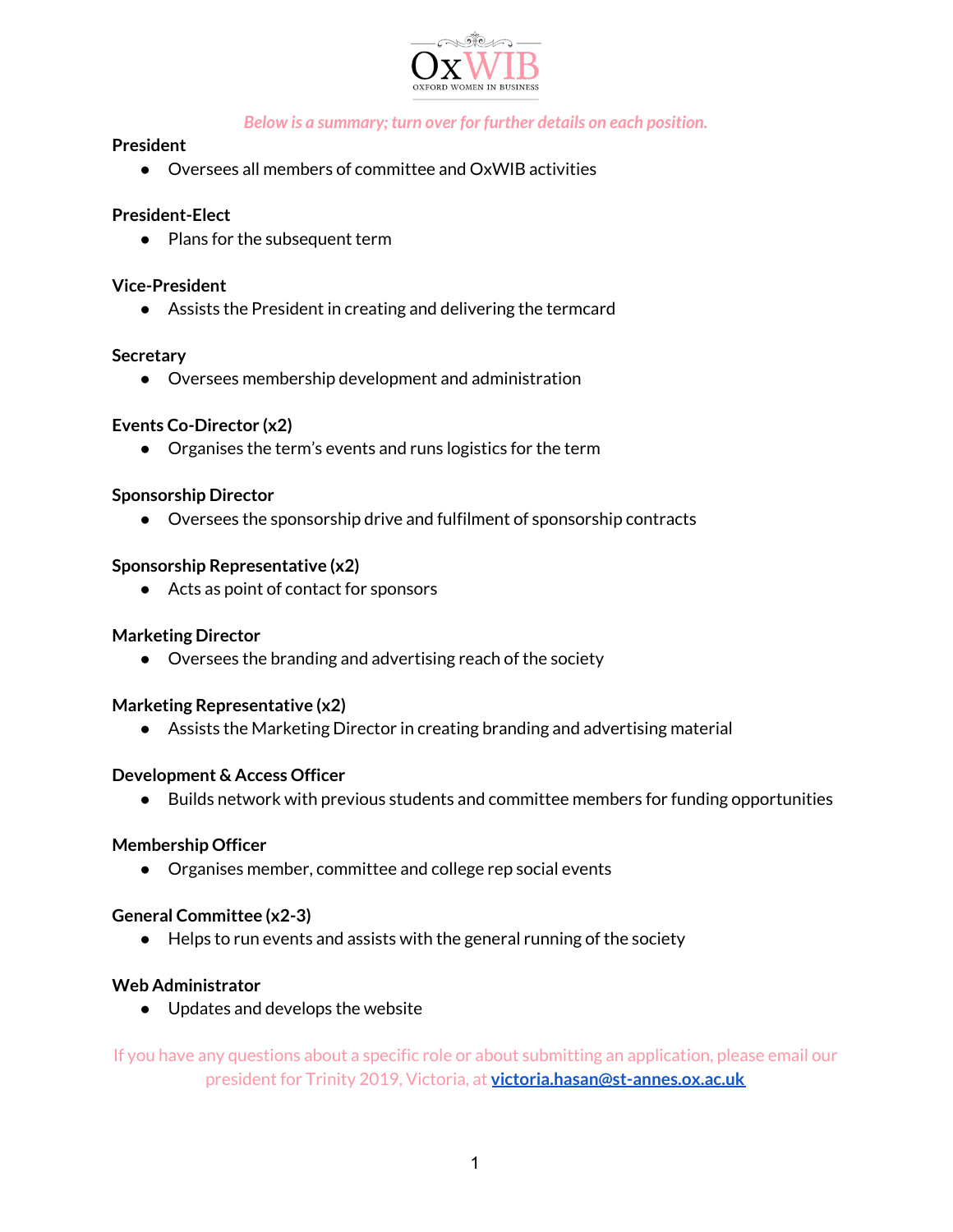

# **Details of Trinity 2019 Available Positions**

# **EXECUTIVE ROLES**

# *Apply at: <https://goo.gl/forms/JJGYVaQChFZfNCIr2>*

# **The Vice-President**

● Assists the President in creating and delivering the termcard

Key responsibilities:

- Oversee the Events Co-Directors in creating the termcard over the summer vacation
- Oversee logistics of running events during term-time
- Coordinate between Events and Marketing to ensure good attendance

Key skills:

- Good leadership skills
- Excellent organisation

Great for:

● Developing leadership skills and running fantastic events

*Please note: The Vice-President is normally appointed internally; however, exceptional external applications will also be considered.*

# **The Secretary**

● Oversees membership development and administration

Key responsibilities:

- Create and maintain a membership database, including membership cards
- Oversee the membership drive for new students
- Issue all member communication, including newsletter

Key skills:

- Good writing skills
- Excellent organization

Great for:

● Getting to know and building a network of talented students across the university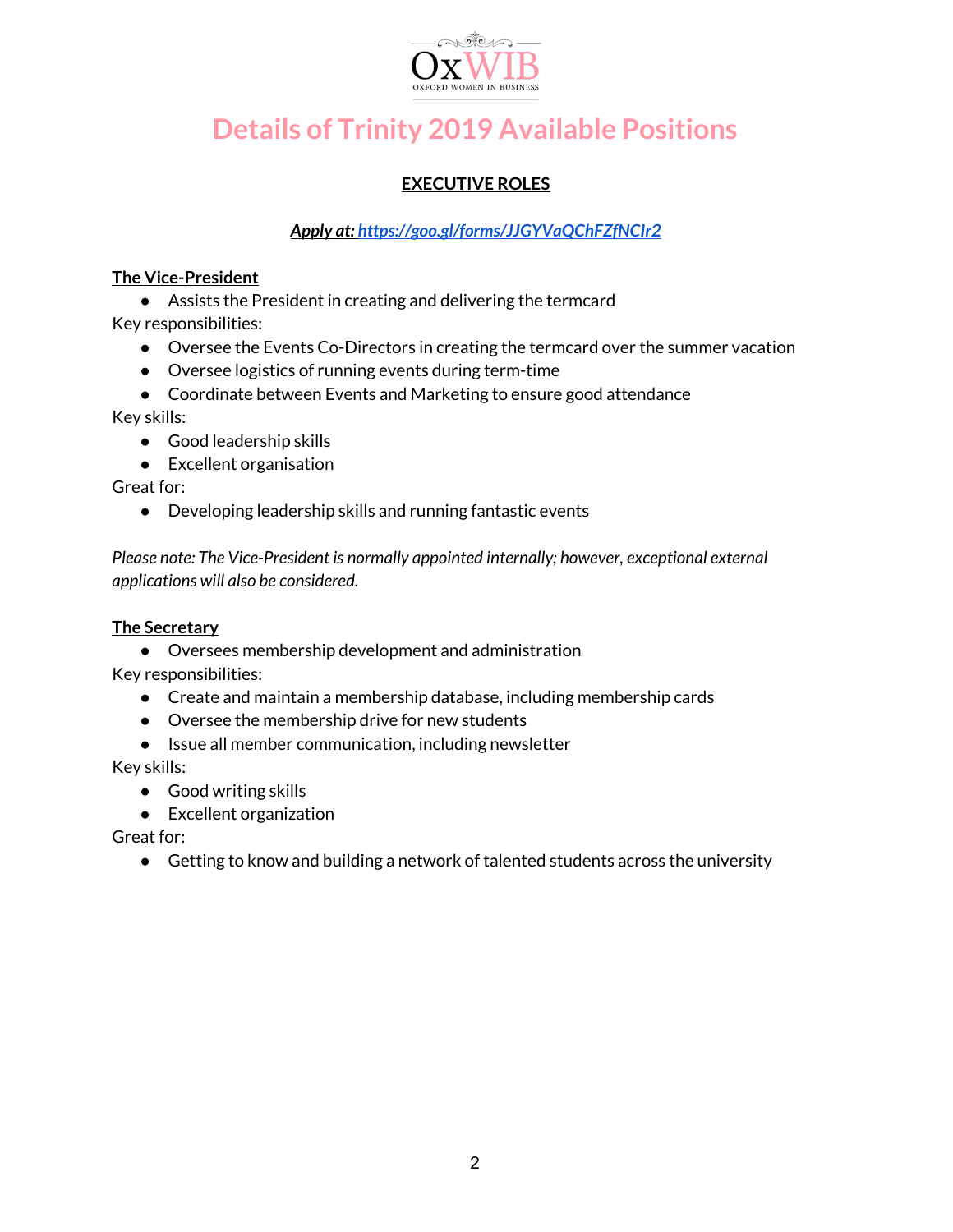

# **DIRECTOR ROLES**

# *Apply at: <https://goo.gl/forms/k0pa09JdDaBoFrXc2>*

## **The Events Co-Directors (x2)**

● Organises the term's events and runs logistics for the term Key responsibilities:

- Discuss and produce ideas for events
- Invite a broad range of speakers, panelists and workshop leaders
- Run event logistics including venue booking, and direct a small team

Key skills:

- Excellent communication skills
- Very organised and creative

Great for:

● Developing your organizational skills and putting on exciting events

## **The Sponsorship Director**

- Oversees sponsorship drive and fulfilment of sponsorship contract Key responsibilities:
	- Find new sponsorship from firms
	- Communicate effectively with sponsors
	- Oversee sponsorship representatives

Key skills:

- Excellent communication skills
- Good negotiation skills

Great for:

● Learning about a wide range of prestigious firms and businesses

## **The Marketing Director**

● Oversees the branding and advertising reach of the society

Key responsibilities:

- Design graphics and advertising material, including the Trinity termcard
- Ensure high attendance at events
- Coordinate branding and advertising efforts among Marketing Team Key skills:
	- Great writing and design skills
	- Good organization skills

Great for:

● Getting the opportunity to shape and develop the OxWIB brand

Please note: if you apply to be Marketing Director, you will have the chance to submit a portfolio for *consideration. Thisis entirely optional and your application will not be impacted negatively if you do not submit one.*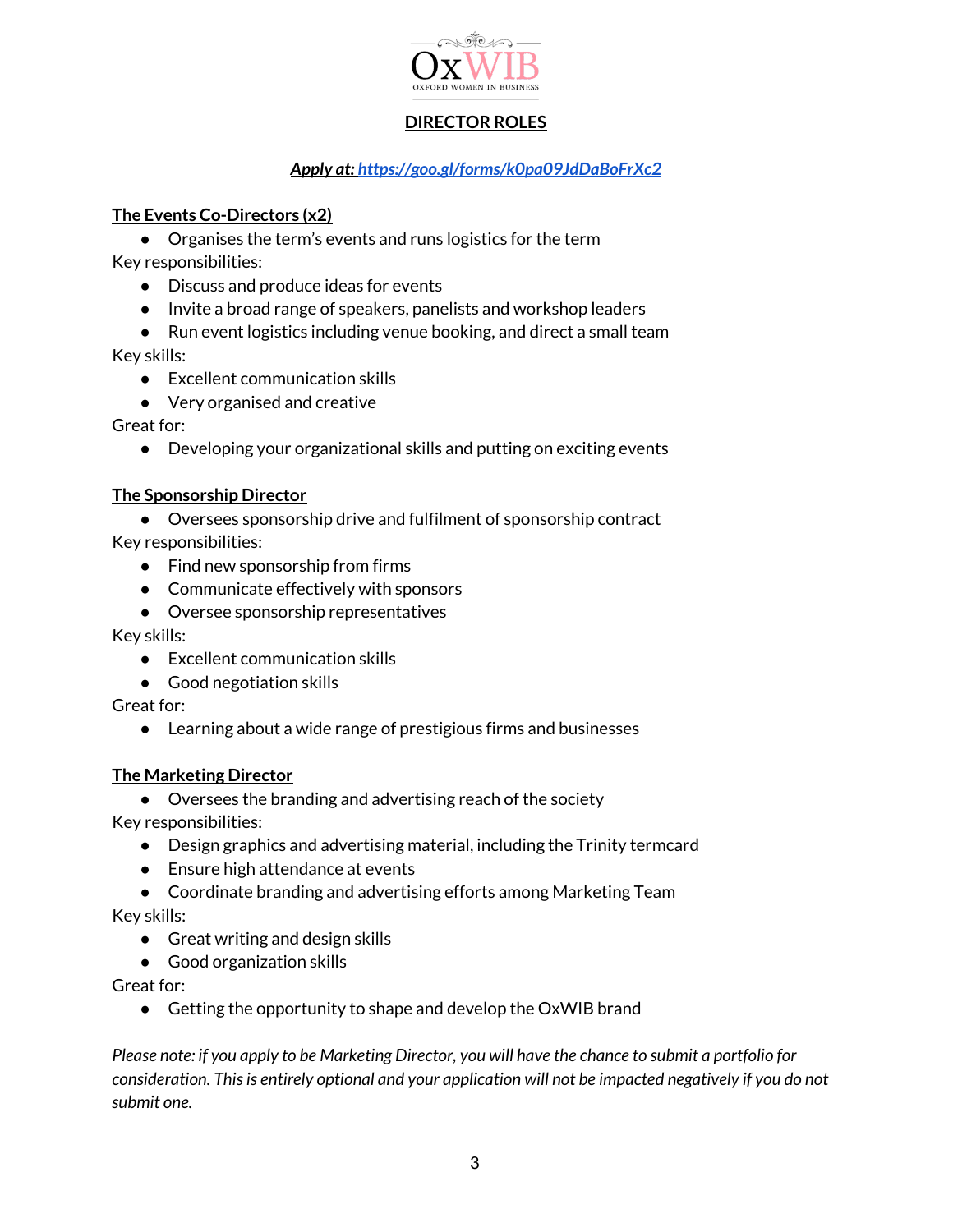

## **COMMITTEE ROLES**

# *Apply at: <https://goo.gl/forms/Bf7s5YfR2OuRPIoI3>*

## **The Development & Access Officer**

● Builds network with OxWIB alumnae and increases accessibility of OxWIB Key responsibilities:

- Get in touch with and regularly liaise with society alumnae
- Issue newsletter and other society communication to society alumnae
- Work with events team to organise events aimed at increasing access

Key skills:

- Excellent writing skills
- Good at contacting strangers

Great for:

● Connecting with previous Oxford students and finding out what they're up to now!

## **The Membership Officer**

● Organises member, committee and representatives' social events and OxWIB stash Key responsibilities:

- Plan committee and college rep social events
- Organise member socials and events
- Organising and running our weekly members' drop-in events

Key skills:

- Sociable and fun!
- Highly organised

Great for:

● Putting on many social events and getting to know lots of people!

## **The Sponsorship Representatives (x2)**

● Acts as point of contact for sponsors

Key responsibilities:

- Send out sponsorship proposals
- Liaise with sponsors professionally
- Assist in delivery of sponsorship rights

Key skills:

- Good communication skills
- Good sales/pitching ability

Great for:

● Learning about different businesses and developing professional communication skills

## **The Marketing Representatives (x2)**

● Assists the Marketing Director in creating branding/advertising material Key responsibilities: